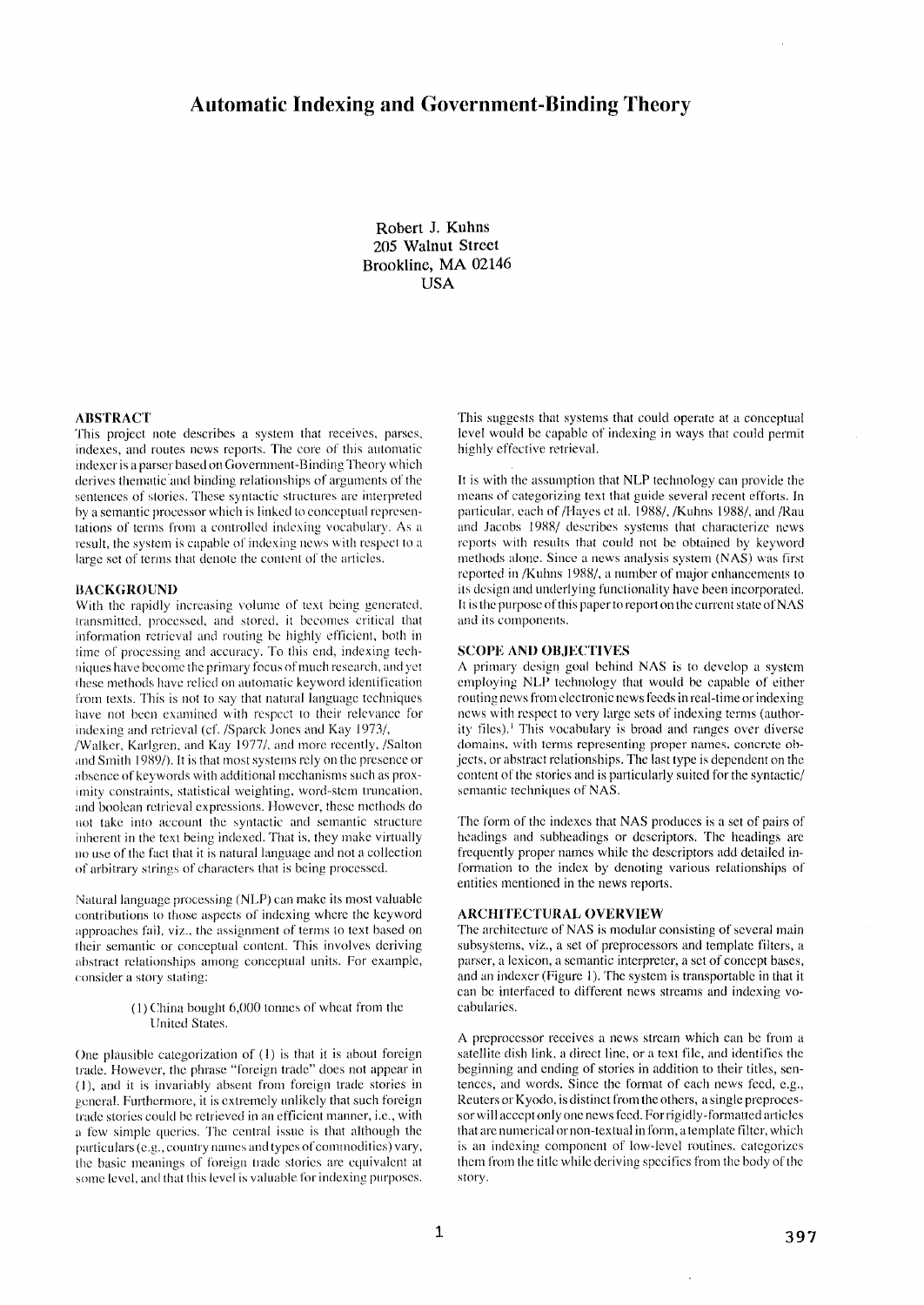

An Architectural Overview of NAS **Figure 1** 

Figure 2 is an actual example (from Reuters) that has been indexed by the ternplate filter. The system outputs the company name with a descriptor "3rd Quarter Earnings," as well as the current and cumulative earnings or losses.

@R101903647

/&ACTMEDIA INC <ACTM.0> 3RD QTR LOSS WESTHAMPTON BEACH, N.Y., Oct 19, Reuter - Shr loss 14 cts vs profit 10 cts Net loss 1,674,000 vs profit 1.207,000 Revs 26.7 mln vs 19.1mln Nine Months Shr loss 19 cts vs profit 34 cts Net loss 2,280,000 vs profit 4,080,000 Revs 71.6 mln vs 59.8 rain Reuter

indexes:

| Company Name - | <b>ACTMEDIA INC</b>     |
|----------------|-------------------------|
| Descriptor -   | 3RD Quarter Earnings    |
| Subject -      | Net loss 1,674,000      |
| Descriptor -   | <b>Current Earnings</b> |
| Subject -      | Net loss 2,280,000      |
| Descriptor -   | Cumulative Earnings     |

#### A Numerical Story and Its Index **Figure 2**

In contrast, textual stories require grammatical processing and these are sent to the parser and semantic interpreter. The parser which relies on the principles of Government-Binding (GB) Theory (/Chomsky 1981/), outputs predicate-argument structure of each sentence of a story.<sup>2</sup> In doing so, the parser identifies empty categories, viz., PROs, traces, and variables, and thematic relations, and resolves antecedent and anaphor and pronominal bindings. It should be noted that the parser is interfaced to a lexicon of over 17,000 items that was developed by analyzing strings (words) from a newswire. The size of the lexicon is sufficient for news processing.

The semantic interpreter maps the grammatical structures onto conceptual representations or filters stored in a concept base. For instance, a representation for "Product Introduction" is

(2) Agent (COMPANY) Predicate (INTRODUCE) Theme (PRODUCT).

This structure denotes that a product introduction is one where a company introduces (or, synonymously, releases) a product. In short, it is a list of typed nodes. A report will be characterized as a product introduction story if it contains a sentence some of whose grammatical components (e.g., agent, predicate, theme) can be associated to the corresponding nodes of  $(2)$ . Suppose, for example, a news item reports

**{3)** Alpha Corp said it plans to release a new workstation in Japan.

The parser, in accordance with GB principles, produces:

| (4) | Agent (Alpha Corp)        |
|-----|---------------------------|
|     | Predicate (said)          |
|     | Proposition               |
|     | Agent (Alpha Corp)        |
|     | Predicate (plans)         |
|     | Proposition               |
|     | Agent (Alpha Corp)        |
|     | Predicate (release)       |
|     | Theme (a new workstation) |
|     | In (Japan)                |
|     |                           |

The parser binds the pronominal it, the agent of plans, to Alpha Corp, the subject or agent of the matrix clause. The parser also detects an empty category, viz., PRO, in the embedded sentence (proposition) with release as the verb and binds the pronominal to it.

Since bound arguments share the same semantic features, the semantic interpreter determines that the agent of <u>release</u> in (4) is of type COMPANY. In other words, PRO inherits the property of COMPANY from the agent of the matrix sentence via the intermediate pronominal it. It also determines that the predicate release is synonymous with introduce and the theme workstation is a product. With the arguments typed and membership of the predicate within a synonym class known, the semantic processor can match the corresponding nodes of the most deeply embedded clause of (4) with (2), and thus determines that the sentence is about a product introduction. Associated with each conceptual filter is a set of indexing procedures that are invoked